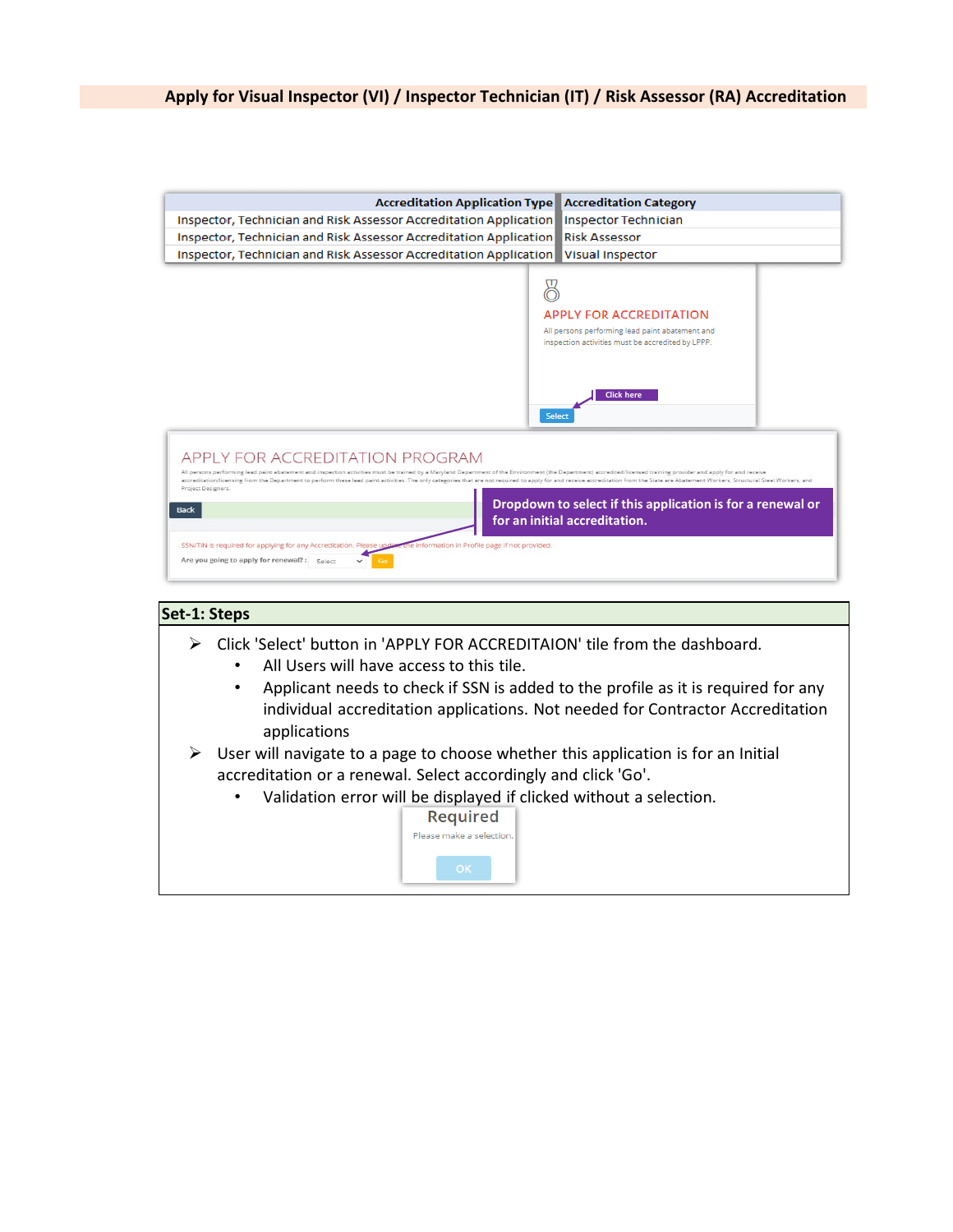### **VI / IT / RA Accreditation Appl., cntd.,**

| <b>Accreditation Application Type:</b>                                                                                                                  |                 | <b>Accreditation Category:</b>                                                                           |              |  |  |  |
|---------------------------------------------------------------------------------------------------------------------------------------------------------|-----------------|----------------------------------------------------------------------------------------------------------|--------------|--|--|--|
| Inspector, Technician and Risk Assessor Accreditatior<br>$\checkmark$                                                                                   |                 | Select Category                                                                                          | $\checkmark$ |  |  |  |
| If you are unable to find your employer/contractor/provider then reach out<br>We cannot proceed until they add you to their employee list.<br>Employer: |                 | <b>Select Category</b><br><b>Inspector Technician</b><br><b>Risk Assessor</b><br><b>Visual Inspector</b> |              |  |  |  |
| Employer:                                                                                                                                               |                 | Silver Spring Associates<br>$\checkmark$                                                                 |              |  |  |  |
| <b>My Trainings</b><br>Please select a training for which either you are registed                                                                       | Select Employer | <b>Silver Spring Associates</b>                                                                          |              |  |  |  |

### **Set-2: Steps**

- $\triangleright$  Select VI-IT-RA accreditation application type.
- $\triangleright$  Page refreshes to dynamically update the list of accreditation category.
- $\triangleright$  Select the category.
- $\triangleright$  'Is Renewal' checkbox will be displayed checked or un-checked based on the selection from previous page. Is Renewal?  $\square$  Is Renewal?
- $\triangleright$  Select the employer name from the dropdown.
	- Application will populate the list of User's employer(s).
	- If there is no employer in the dropdown to select, then this applicant is not added to their employee list. Refer 'Manager Employee' to see how an authorized user can manage employees of an organization/contractor.
- $\triangleright$  Training and exam information are displayed based on the accreditation category.
	- Training information is required for NEW or Renewal applications and for all 3 categories (IT or VI or RA).
	- Exam information is required for NEW Inspector Technician or NEW Risk Assessor applications. For the rest, this section is not displayed.
- Click 'Proceed to create accreditation application'.

| <b>Accreditation Application Type:</b>    |                                                                                                                                                                                                  |                          | <b>Accreditation Category:</b> |                 |                          |  |        | Is Renewal?                                                        |         |                                                                                      |    |  |
|-------------------------------------------|--------------------------------------------------------------------------------------------------------------------------------------------------------------------------------------------------|--------------------------|--------------------------------|-----------------|--------------------------|--|--------|--------------------------------------------------------------------|---------|--------------------------------------------------------------------------------------|----|--|
| Inspector, Technician and Risk Assessor Y |                                                                                                                                                                                                  | Inspector Technician     |                                |                 |                          |  |        |                                                                    |         |                                                                                      |    |  |
|                                           | If you are unable to find your employer/contractor/provider then reach out to their contact person to add you as their employee.<br>We cannot proceed until they add you to their employee list. |                          |                                |                 |                          |  |        |                                                                    |         |                                                                                      |    |  |
| Employer:                                 |                                                                                                                                                                                                  |                          |                                | Select Employer |                          |  |        |                                                                    |         |                                                                                      |    |  |
| <b>My Trainings</b>                       | Please select a training for which either you are registered or taken the course to proceed. Train                                                                                               |                          |                                |                 |                          |  |        | applicant is displayed here.                                       |         | <b>Existing training information of the</b>                                          |    |  |
|                                           |                                                                                                                                                                                                  |                          |                                |                 |                          |  |        |                                                                    | Search: |                                                                                      |    |  |
|                                           | <b>Training Course</b>                                                                                                                                                                           | <b>Start Date</b>        |                                | <b>End Date</b> | <b>Training Provider</b> |  |        | Card No.                                                           |         | <b>Expiration Date</b>                                                               |    |  |
| ∩                                         | Maintenance and<br>Repainting Supervisor (S4) -<br>Initial                                                                                                                                       | 10/14/2021               |                                | 10/14/2021      | Silver Spring Associates |  |        |                                                                    |         |                                                                                      |    |  |
| ∩                                         | Inspector Technician (IT) -<br>Refresher                                                                                                                                                         | 10/14/2021               |                                | 10/14/2021      | TPrvdr2 B TProvider2Lnm  |  |        |                                                                    |         |                                                                                      |    |  |
| Ω                                         | Visual Inspector (VI) - Initial                                                                                                                                                                  | 10/12/2021               |                                | 10/12/2021      | <b>Training Pro</b>      |  |        |                                                                    |         | <b>Existing Exam information of the</b>                                              |    |  |
| My Exams                                  | Showing 1 to 3 of 3 entries<br>Please select an exam for which your are registered or have taken it to proceed. Exam is required for                                                             |                          |                                |                 |                          |  |        | applicant is displayed here.<br><b>Assessor applications only.</b> |         | This section is displayed for Initial<br><b>Inspector Technician or Initial Risk</b> |    |  |
| Ιå                                        | <b>Exam Category</b>                                                                                                                                                                             | <b>Registration Date</b> |                                |                 | Exam Date                |  |        | Exam Score                                                         |         | <b>Exam Result</b>                                                                   | 1t |  |
| $\circ$                                   | Inspector Technician                                                                                                                                                                             | 10/19/2021               |                                |                 | 2/3/2024                 |  | 100.00 |                                                                    |         | Passed                                                                               |    |  |
|                                           | Visual Inspector                                                                                                                                                                                 | 10/19/2021               |                                |                 | 10/26/2021               |  |        |                                                                    |         |                                                                                      |    |  |
|                                           |                                                                                                                                                                                                  |                          |                                |                 |                          |  |        |                                                                    |         |                                                                                      |    |  |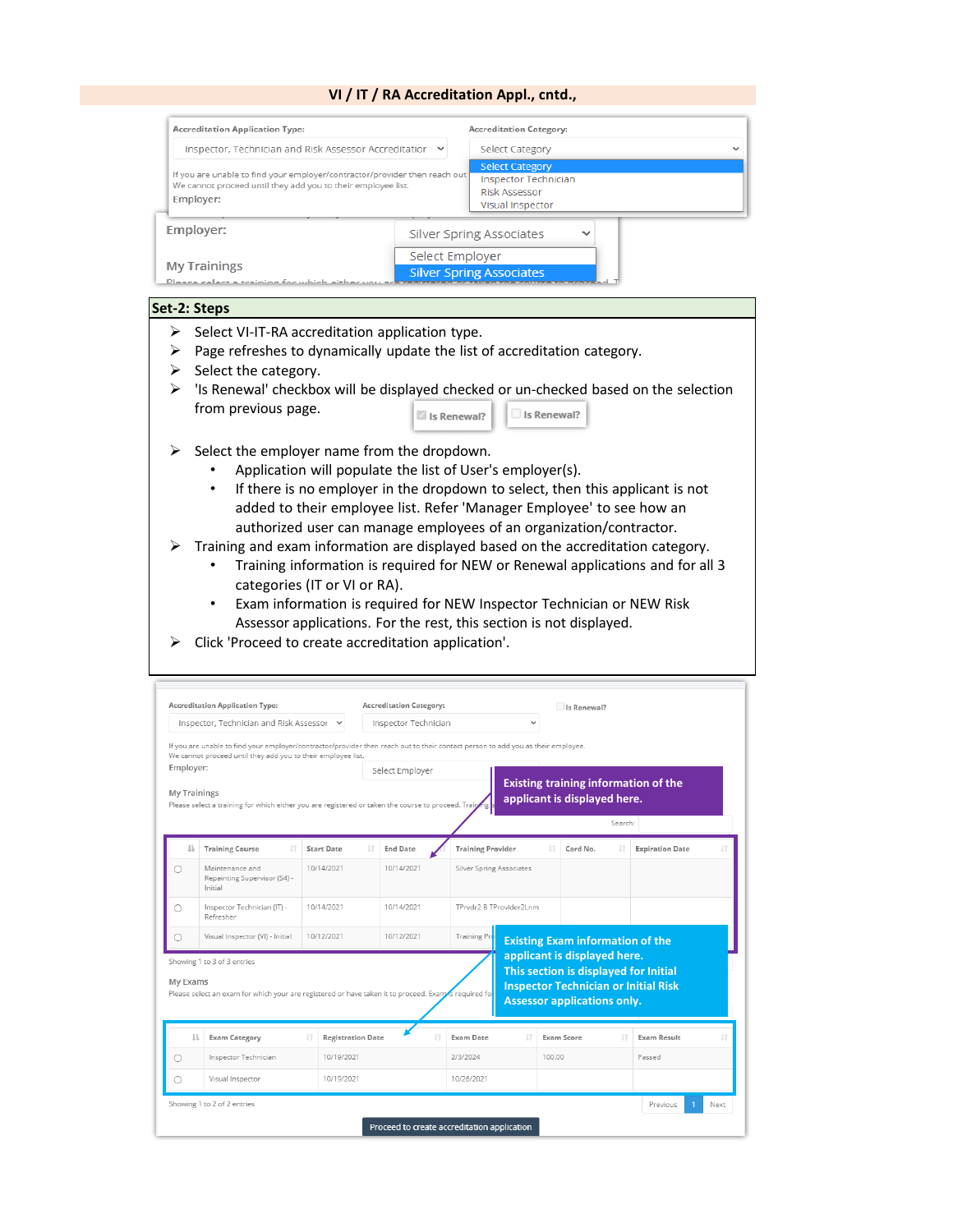### **VI / IT / RA Accreditation Application Form**

|                          |                               | <b>General Application Information</b> |                                                 |
|--------------------------|-------------------------------|----------------------------------------|-------------------------------------------------|
| <b>Last Name</b>         | Suffix                        | <b>Legal First Name</b>                | <b>Middle Name</b>                              |
| Kasn                     | Suffix                        | Fegol                                  | Middle Name                                     |
| (as per your State ID)   | (e.g. Sir, Jr)                | (as per your State ID)                 |                                                 |
| <b>Date of Birth</b>     | <b>Social Security Number</b> | Telephone #                            | <b>Email Address</b>                            |
| 01/01/1980               | XXXXXX3648                    | 4432345213                             | fegol@serigor.com                               |
|                          |                               |                                        | (Correspondence may be sent to this<br>address) |
| <b>Residence Address</b> |                               | <b>Mailing Address</b>                 |                                                 |

#### **Set-3: Steps**

- Instructions about the fee, and processing information is displayed in '**Instructions**' section.
- '**General Application Information**' section display information of the applicant.
	- Applicant's information is auto-populated from the personal profile created. Refer 'Register new user' to know how personal profile is created.
	- If any information is incorrect or need to be updated, then the user must update in the personal profile & start the application.
	- Please do not proceed if any information in this section is incorrect.
- '**Application Type**' will display whether this application is for a renewal or for an initial accreditation. For renewals, existing accreditation number & expiry date will be autopopulated.
- '**Application Category and Fee**' section carry information related to application fee, 3rd party exam completion date, and Inspector Technician experience.

|                                                                                                                                  | <b>Application Type</b>                                                             |
|----------------------------------------------------------------------------------------------------------------------------------|-------------------------------------------------------------------------------------|
| Have you held an accreditation with the same name and category in<br>the past with the state of Maryland?                        | <b>NO</b><br><b>Exam information for Initial</b>                                    |
|                                                                                                                                  | <b>Accreditation Category and Fee</b>                                               |
| Inspector Technician                                                                                                             | \$125                                                                               |
| IF HAVE NOT HELD THIS CATEGORY WITH MD IN PAST COMPLETE THE FOLLOWING<br>3rd party exam date, was taken or registered to take on |                                                                                     |
| 10/26/2021                                                                                                                       | <b>Accreditation Category and Fee</b>                                               |
| Third party exam fee is required for<br>in-state exams \$35                                                                      | \$125<br>Inspector Technician                                                       |
| <b>Accre</b>                                                                                                                     | <b>Applicant's Training Information</b>                                             |
| <b>Risk Assessor</b>                                                                                                             | \$200                                                                               |
| IF HAVE NOT HELD THIS CATEGORY WITH MD IN PAST COMPLETE THE FOLLOWING<br>3rd party exam date, was taken or registered to take on |                                                                                     |
| 2/3/2024<br>Third party exam fee is required for in-<br>state exams \$35                                                         | <b>IT-experience information is required</b><br>for Risk Assessor applications only |
| One year minimum experience as a Maryland accredited Inspector Technician                                                        |                                                                                     |
| Accreditation#<br>From Date<br>to<br>To Date                                                                                     | Accreditation C tegory and Fee                                                      |
| <b>Risk Assessor</b><br>One year minimum experience as a Maryland accredited inspector Technician<br>Accreditation#<br>From Date | \$200<br>to<br><b>To Date</b>                                                       |

## **Note:**

- $\triangleright$  3rd Party Exam section is application for Initial Accreditation Applications only. This is not required (/available) for renewal applications.
- $\triangleright$  One year minimum experience as an Inspector Technician is required for Risk Assessor applications (for both initial & renewal). This section is not required (/applicable) for Visual Inspector (VI) or Inspection Technician (IT) applications.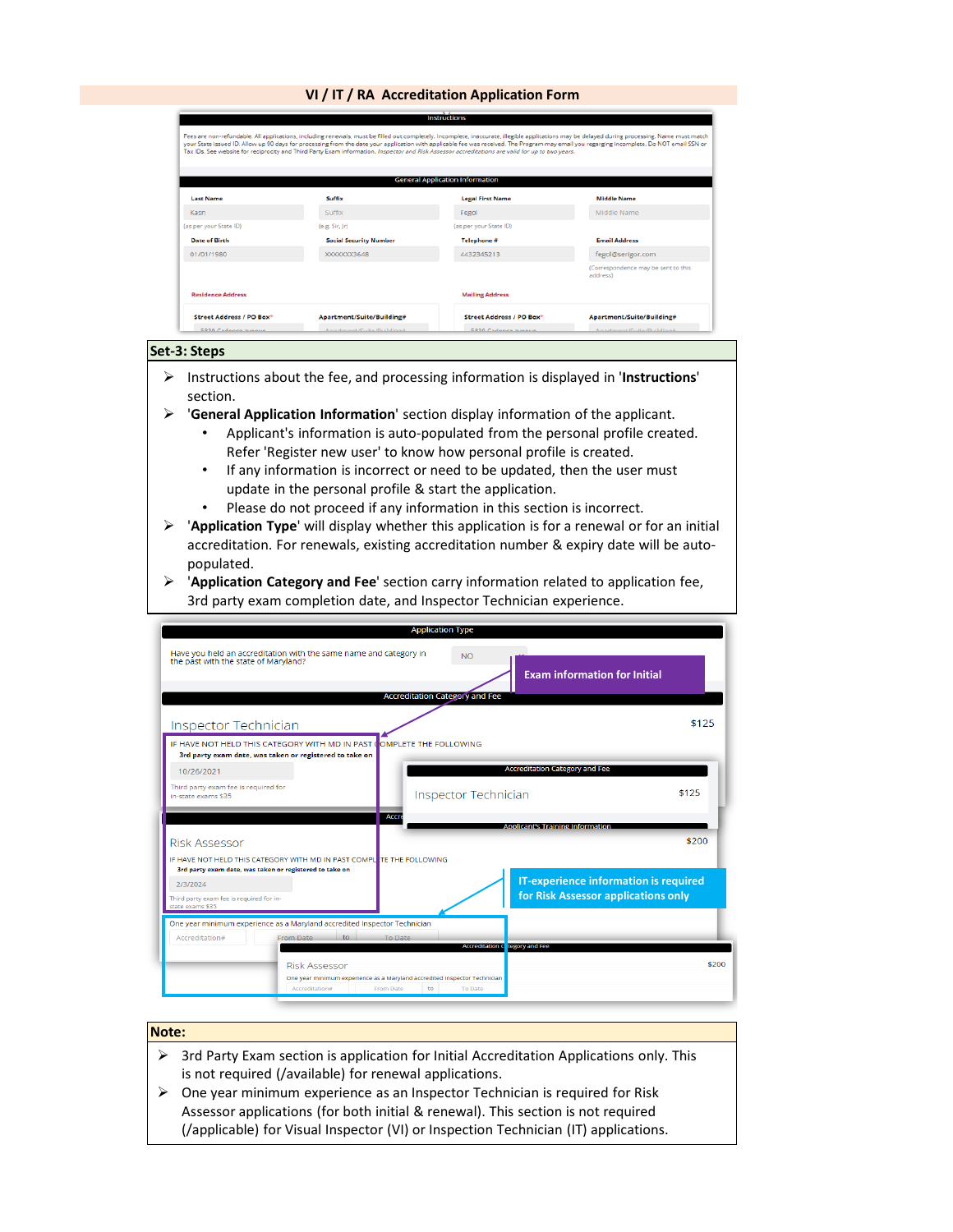# **VI / IT / RA Accreditation Application Form cntd.,**

# **Set-4: Steps**

- '**Applicant's Training information**' section display training card number, card expiration date, name of the training provider, course name, and course conducted dates.
	- This is pulled based on the training selected in the previous screen.
- **'Employer Information**' section is displayed with Applicant's employer accreditation details and contact information.

|                                                                                                                                                           |             |                                   | <b>Applicant's Training Information</b>                      |                                                                                                                                                                                                                                                                                                                                                                                  |
|-----------------------------------------------------------------------------------------------------------------------------------------------------------|-------------|-----------------------------------|--------------------------------------------------------------|----------------------------------------------------------------------------------------------------------------------------------------------------------------------------------------------------------------------------------------------------------------------------------------------------------------------------------------------------------------------------------|
| accreditation has expired.                                                                                                                                |             |                                   |                                                              | List the latest course completed for category applying. Refresher courses are only valid when taken before prior relevant training or                                                                                                                                                                                                                                            |
| Training card #                                                                                                                                           |             | <b>Expiration date</b>            |                                                              | <b>Name of training provider</b>                                                                                                                                                                                                                                                                                                                                                 |
| Training Card #                                                                                                                                           |             | <b>Expiration date</b>            |                                                              | <b>Training Provider One</b>                                                                                                                                                                                                                                                                                                                                                     |
| <b>Course name</b>                                                                                                                                        |             | <b>Course date(s)</b>             |                                                              |                                                                                                                                                                                                                                                                                                                                                                                  |
| Visual Inspector (VI) - Initial                                                                                                                           |             | 10/12/2021                        | 10/12/2021<br>to                                             |                                                                                                                                                                                                                                                                                                                                                                                  |
|                                                                                                                                                           |             |                                   |                                                              |                                                                                                                                                                                                                                                                                                                                                                                  |
|                                                                                                                                                           |             |                                   | <b>Employer Information</b>                                  |                                                                                                                                                                                                                                                                                                                                                                                  |
| requirement includes those who are self-employed.<br>Application with the application. Write your Contractor information below.<br><b>Contractor Name</b> |             | <b>Contractor Accreditation #</b> |                                                              | ALL Inspector and Risk Assessor applicants' employers are required to be accredited as a Maryland Lead Paint Inspection Contractor. This<br>If the contractor is not accredited or the accreditation is expiring within the next 60 days, include a separate Lead Paint Contractor Accreditation<br><b>Accreditation Expiration Date</b>                                         |
| <b>Silver Spring Associates</b>                                                                                                                           |             | 100044                            |                                                              | 02/06/2023                                                                                                                                                                                                                                                                                                                                                                       |
|                                                                                                                                                           |             | (if already have one)             |                                                              |                                                                                                                                                                                                                                                                                                                                                                                  |
| <b>Contact First Name</b>                                                                                                                                 |             | <b>Contact Last Name</b>          |                                                              | Telephone #                                                                                                                                                                                                                                                                                                                                                                      |
| <b>Bala</b>                                                                                                                                               |             | Vega                              |                                                              | 4432404733                                                                                                                                                                                                                                                                                                                                                                       |
| <b>Street Address</b>                                                                                                                                     | City        |                                   | <b>State</b>                                                 | <b>Zip Code</b>                                                                                                                                                                                                                                                                                                                                                                  |
| 618 Belle Gate Place                                                                                                                                      | <b>CARY</b> |                                   | North Carolina                                               | 27519                                                                                                                                                                                                                                                                                                                                                                            |
|                                                                                                                                                           |             |                                   | Risk Assessor Experience (New Risk Assessor Applicants ONLY) | Provide a list of twenty (20) different addresses where XFR or paint chip sampling was performed. OR a list of five addresses where XFR or paint chip sampling was performed and fifteen<br>addresses where lead dust inspections were performed. This is pursuant to Code of Maryland Regulations (COMAR) 26.16.01.16.C(I)(b). For further details and reciprocity information, |
| please see website.<br><b>Enter Full Address</b>                                                                                                          |             | <b>Start Date</b>                 | <b>End Date</b>                                              | <b>Type of inspection</b>                                                                                                                                                                                                                                                                                                                                                        |
|                                                                                                                                                           |             |                                   |                                                              | Select<br>hbA                                                                                                                                                                                                                                                                                                                                                                    |
| 1Ť<br><b>Start Date</b><br><b>Address</b>                                                                                                                 |             | 1Ť<br><b>End Date</b>             | Ιî<br><b>Type Of Inspection</b>                              | 1t                                                                                                                                                                                                                                                                                                                                                                               |
|                                                                                                                                                           |             |                                   |                                                              |                                                                                                                                                                                                                                                                                                                                                                                  |
|                                                                                                                                                           |             |                                   |                                                              |                                                                                                                                                                                                                                                                                                                                                                                  |
|                                                                                                                                                           |             |                                   | No data available in table                                   |                                                                                                                                                                                                                                                                                                                                                                                  |
| Showing 0 to 0 of 0 entries                                                                                                                               |             |                                   |                                                              | Previous<br><b>Next</b>                                                                                                                                                                                                                                                                                                                                                          |

# **Set-5: Steps**

 **'Risk Assessor Experience**' section is required for Initial (aka NEW) Accreditation Applications. Experience information once added can be deleted before submitting the application. This is not required (/applicable) for renewals.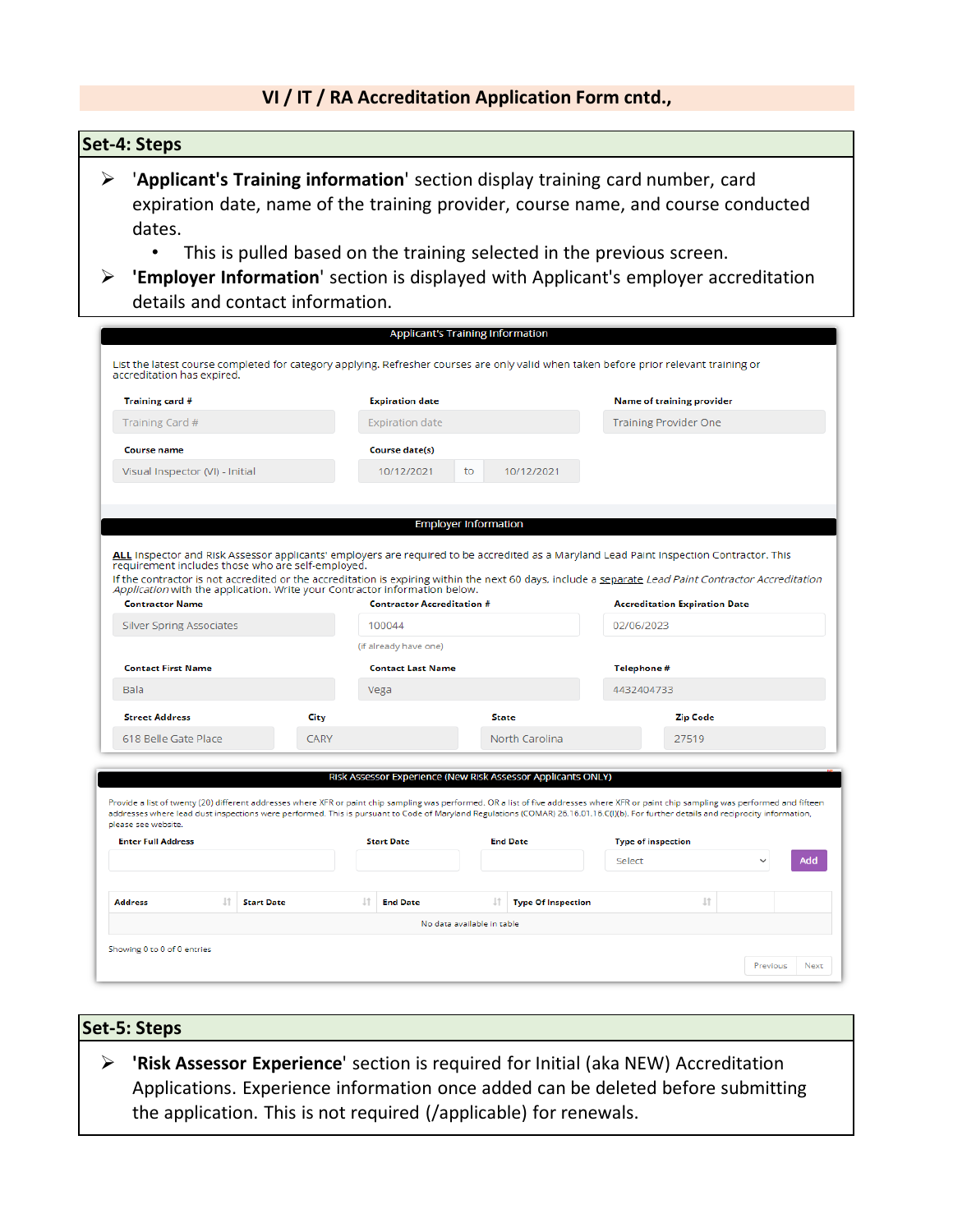# **VI / IT / RA Accreditation Application Form cntd.,**

# **Set-6: Steps**

- Applicant can upload supporting files/documents in the '**Documents**' section. • Comments or notes can be added about the document attached.
- $\triangleright$  Click 'Save Application' to save and the user will navigate to the list of applications saved/submitted/approved.

| Please upload any supporting documents (if required)                               |                                                                                                                                                                                                                                                                                                                                                                                                                                                                                                                                                                                                                                                                                                                                                                                                                                                                                                                                                             |
|------------------------------------------------------------------------------------|-------------------------------------------------------------------------------------------------------------------------------------------------------------------------------------------------------------------------------------------------------------------------------------------------------------------------------------------------------------------------------------------------------------------------------------------------------------------------------------------------------------------------------------------------------------------------------------------------------------------------------------------------------------------------------------------------------------------------------------------------------------------------------------------------------------------------------------------------------------------------------------------------------------------------------------------------------------|
| <b>Document Type</b>                                                               | <b>SelectFile</b>                                                                                                                                                                                                                                                                                                                                                                                                                                                                                                                                                                                                                                                                                                                                                                                                                                                                                                                                           |
| Select a type                                                                      | Choose File No file chosen<br>Uploac                                                                                                                                                                                                                                                                                                                                                                                                                                                                                                                                                                                                                                                                                                                                                                                                                                                                                                                        |
| Comment                                                                            |                                                                                                                                                                                                                                                                                                                                                                                                                                                                                                                                                                                                                                                                                                                                                                                                                                                                                                                                                             |
|                                                                                    |                                                                                                                                                                                                                                                                                                                                                                                                                                                                                                                                                                                                                                                                                                                                                                                                                                                                                                                                                             |
|                                                                                    |                                                                                                                                                                                                                                                                                                                                                                                                                                                                                                                                                                                                                                                                                                                                                                                                                                                                                                                                                             |
|                                                                                    | Applicant Statement and Signature                                                                                                                                                                                                                                                                                                                                                                                                                                                                                                                                                                                                                                                                                                                                                                                                                                                                                                                           |
|                                                                                    | This Notice is provided pursuant to 4-501 of the General Provisions Article of the Maryland Code. The personal information requested on this form is intended<br>to be used in processing your application. Failure to provide the information requested may result in your application not being processed. You have the right<br>to inspect, amend, or correct this form. The Maryland Department of the Environment ("Department") is a public agency and subject to the Maryland Public<br>Information Act(Md. Code Ann., General Provisions 4-101. et seq). This form may be made available on the internet via the Department's website and is subject<br>to inspection or copying, in whole or in part, by the public and other governmental agencies, if not protected by federal or State law.                                                                                                                                                     |
| unemployment insurance contributions or child support.                             | As per Environment Article 1-203 and Family Law Article 10-119.3 of Maryland before any license or permit may be issued or renewed, the issuing authority<br>shall verify through the Office of the Comptroller and the Maryland Child Support Enforcement Administration that the applicant has no outstanding taxes,                                                                                                                                                                                                                                                                                                                                                                                                                                                                                                                                                                                                                                      |
|                                                                                    | I hereby request that the above contractor be accredited as a Lead Paint Abatement Services Contractor in the State of Maryland. I certify that, for the purpose<br>of performing lead paint services, the aforementioned will only employ, hire or contract with individuals or companies that are qualified under Code of<br>Maryland Regulations (COMAR) 26.16.01. I certify that my company and its employees shall perform work practices according to COMAR 26.16.01 and/or<br>26.02.07. If seeking accreditation as a Lead Paint Inspection Contractor; I certify that any and all unused inspection certificates will be returned to the<br>Department within five(5) days should the Inspection Coontractor cease to perform lead paint inspection services. I certify that work performed and certificates<br>issued by my company and its employees will satisfy the requirements of Environment Article 6-8 and COMAR 26.16.01 through 26.16.05 |
| Check below if it applies to the applicant.                                        |                                                                                                                                                                                                                                                                                                                                                                                                                                                                                                                                                                                                                                                                                                                                                                                                                                                                                                                                                             |
| $\Box$ State or Local government, for use on behalf of, as government<br>employee. |                                                                                                                                                                                                                                                                                                                                                                                                                                                                                                                                                                                                                                                                                                                                                                                                                                                                                                                                                             |
|                                                                                    | $TOTAI$ FFF = \$125                                                                                                                                                                                                                                                                                                                                                                                                                                                                                                                                                                                                                                                                                                                                                                                                                                                                                                                                         |
| $\Box$ I Agree to the statement above.                                             | Today's Date 10/19/2021 09:27 PM                                                                                                                                                                                                                                                                                                                                                                                                                                                                                                                                                                                                                                                                                                                                                                                                                                                                                                                            |
|                                                                                    |                                                                                                                                                                                                                                                                                                                                                                                                                                                                                                                                                                                                                                                                                                                                                                                                                                                                                                                                                             |

 Fee applied to process the application can be waived if applicant chooses 'State or Local Government employee' option.

> Are you sure? You want to save this application!

> > Yes, please!

| Check below if it applies to the applicant.<br>State or Local government, for use on behalf of, as government employee.                                                                |                  |
|----------------------------------------------------------------------------------------------------------------------------------------------------------------------------------------|------------------|
|                                                                                                                                                                                        | TOTAL FEE = $$0$ |
| $\triangleright$ Click 'Save Application' & re-confirm in the pop-up. User will be navigated to 'My<br>Applications' page where all accreditation applications related to the User are |                  |

displayed.

| Saved               |  |
|---------------------|--|
| Saved Successfully. |  |
| OK                  |  |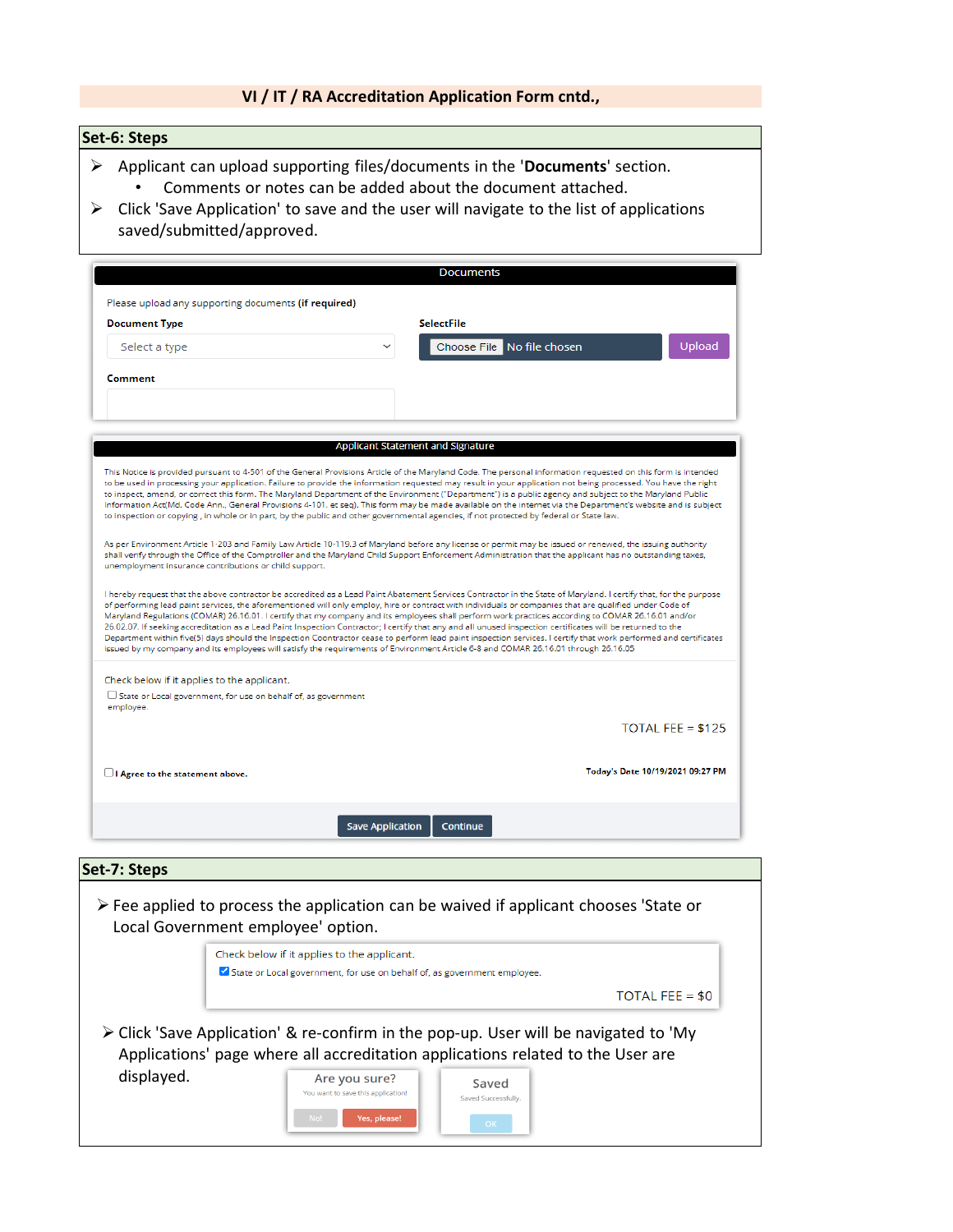#### **VI / IT / RA Accreditation Application Form cntd., Set-8: Steps**  $\triangleright$  Upon saving the application, user will land on 'My Applications' page where all accreditation applications submitted by the user will be listed. Each application will have its own status. Applicated that are not submitted will be in 'Draft' status with icon  $\bullet$  to update or review before completing payment to submit the application. Submitted applications can be viewed by clicking on the icon  $\triangleright$  Applicant can view the status updates and messages from MDE by clicking on the green icon. **Accreditation**<br>Application Type **Accreditation**<br>Category Employer/Contractor<br>Name **Fee Waiver**<br>Claimed **Waiv** Created<br>Date Statu:<br>Date **Type** Status **View/Edit** Individual Accredit **Silver Spring Associates** Yes Government 10/19/2021 Draft 10/19/2021  $\alpha$ Accreditation Fee Application Accreditation Employer/Contractor Waive Waiver Created Status Type<sup>1</sup> Category Claimed **Type** Date Status Date View/Edit Individu Inspector<br>Technician(IT) **Silver Spring Associates Yes** Gover<br>Entity 10/19/2021  $\zeta_{\rm th}$ 10/19/2021  $\bullet$ **Individual**<br>Accreditation **Set-9: Steps**  $\triangleright$  Click on  $\bullet$  to update or view the application information.  $\triangleright$  Click on 'Continue' to review the application. Save Application Continue  $\triangleright$  Application will throw validation errors if any required field is missing to continue. E.g., if User forgot to check the agreement and clicked to continue, then the application will throw following validation error - Validation!  $\overline{\phantom{a}}$  ok  $\triangleright$  Click 'Continue' once all the mandatory fields are populated. Re-confirm from the pop-up to continue. Are you sure? No! Yes, plea  $\triangleright$  Application review page is displayed. • In this mode, applicant cannot edit any information. User needs to click 'Edit' or back button to update information. > Click 'Continue to Payment'. Edit Continue to Paym If the total fee is \$0.00, then the user can submit the application without any payment by clicking 'Submit' Edit Submit  $\triangleright$  Payment information is displayed.  $\triangleright$  Click 'Pay Now' to process payment. Select payment method & click 'Make a **PAYMENT** Lead Rental Certification and Accred<br>Maryland.gov **Application Details** Maryland Department of Environment **Applicant Full Nam** Select Payment Metho  $= -1$ **The Figure Way**  $\sim$  Bay for B Pay Now Can Lead Restal Certification of Maryland Department of Environment Pay Cardholds<br>Card Type<br>Card Num<br>Copiration<br>Address L<br>Country<br>Chy:<br>State:<br>ZIP Code:<br>Trool Add